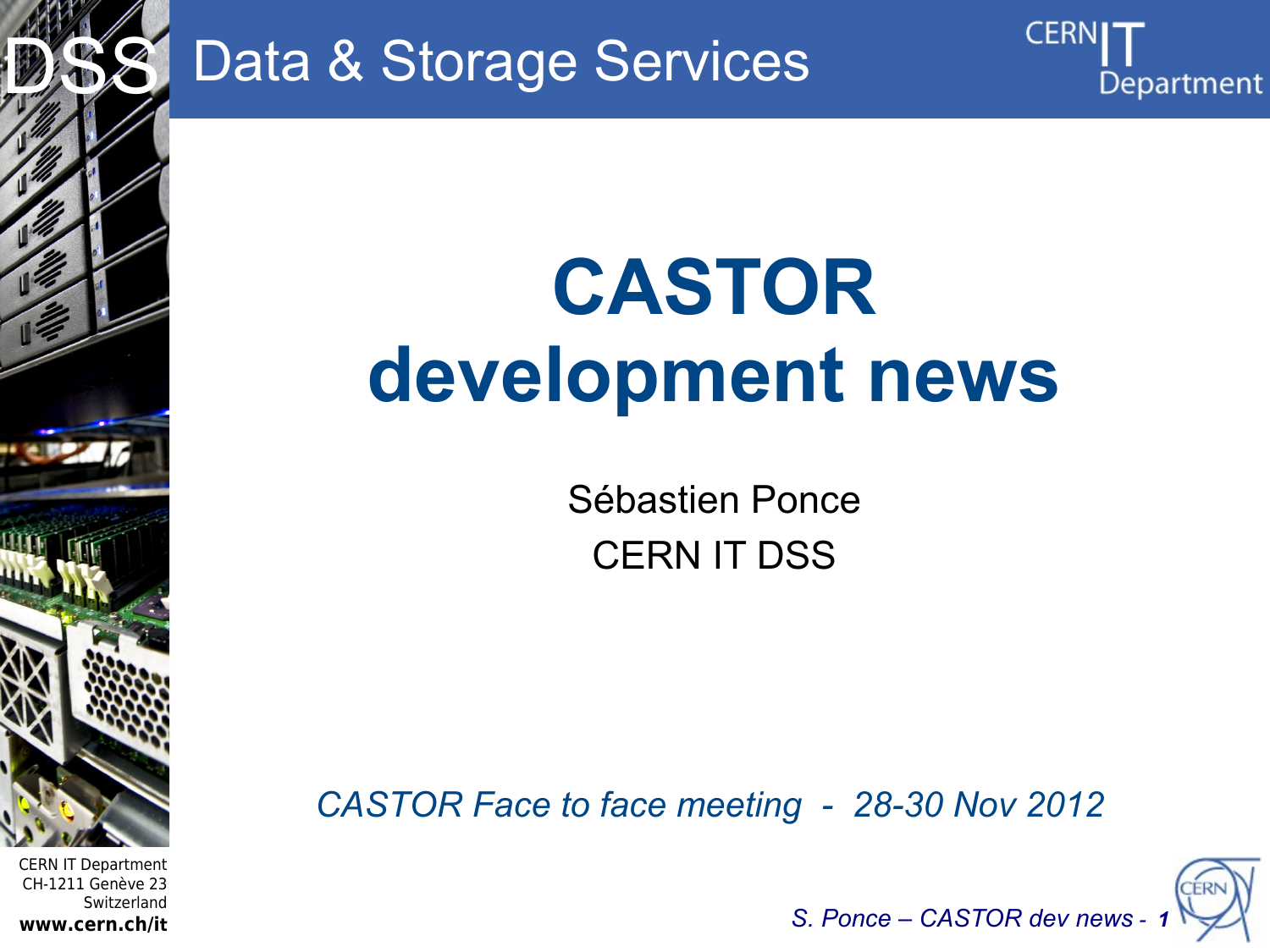## Overall program

Department

- Quick reminder on 2.1.12 serie
- Overview of what is new in 2.1.13
	- Stager DB, tape side
	- Nameserver security
	- **Monitoring**
	- **Miscelaneous**

## • (almost) done for next version

- Xroot for tape
- Traffic shaping
- Diskserver monitoring (also known as tape scheduling)



CERN IT Department CH-1211 Genève 23 Switzerland **www.cern.ch/it**

Internet Services of the Services

DSS<sup>S</sup>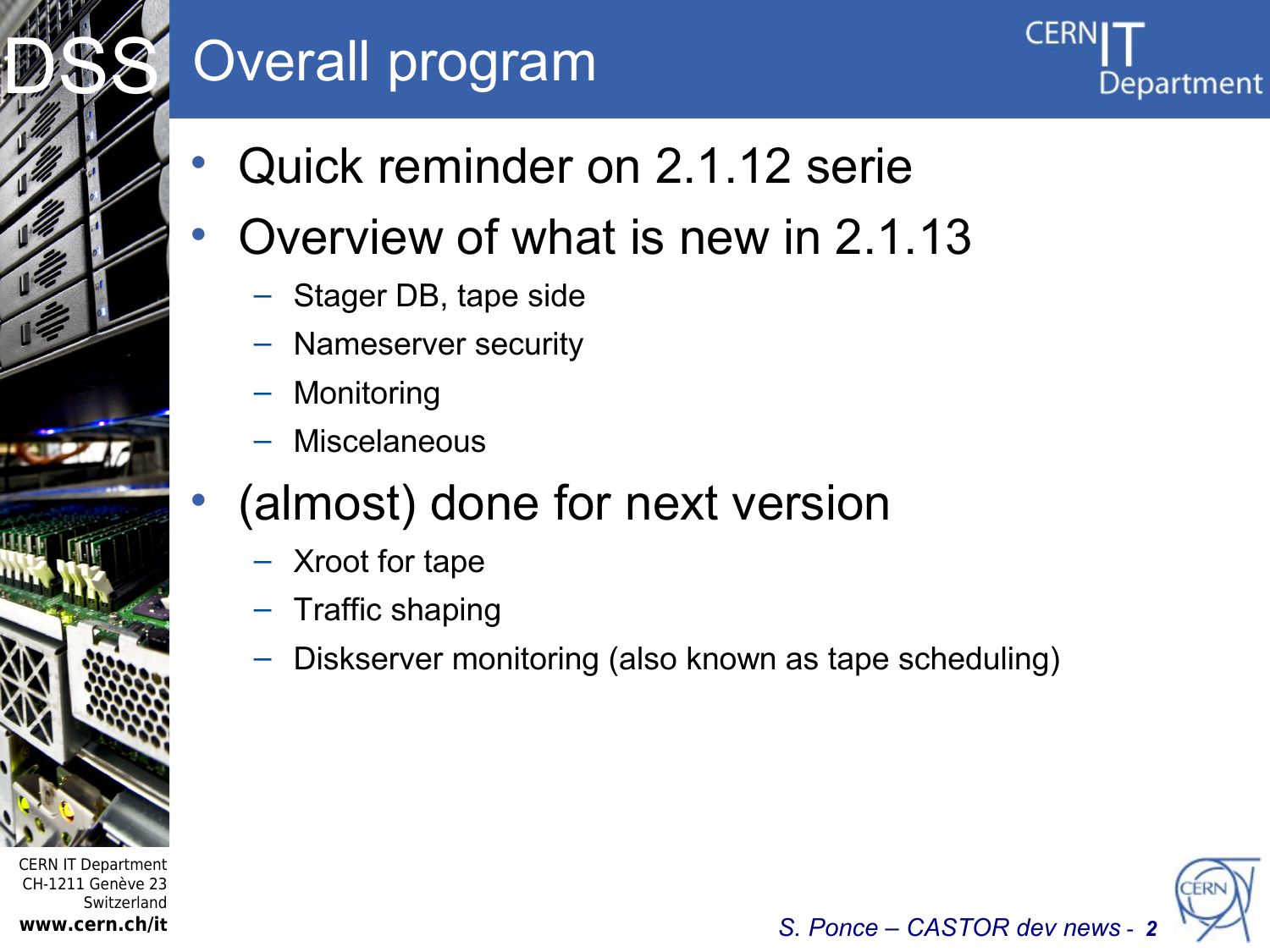## 2.1.12 (1)



- Stager schema changed for migrations
	- tapepools have nb drives, minAmountData, minNbfiles, maxFileAge
	- migrationRouting table replaces policies
		- Maps fileclass/copyNb to TapePool
	- Migration decision taken at open time
	- Multiple concurrent migrations issues solved
- New admin tools
	- print/insert/deletesvcclass/tapepool/diskpool/...
	- More readable, proper man pages

CERN IT Department CH-1211 Genève 23 Switzerland **www.cern.ch/it**

Internet Services of the Services

DSS<sup>S</sup>

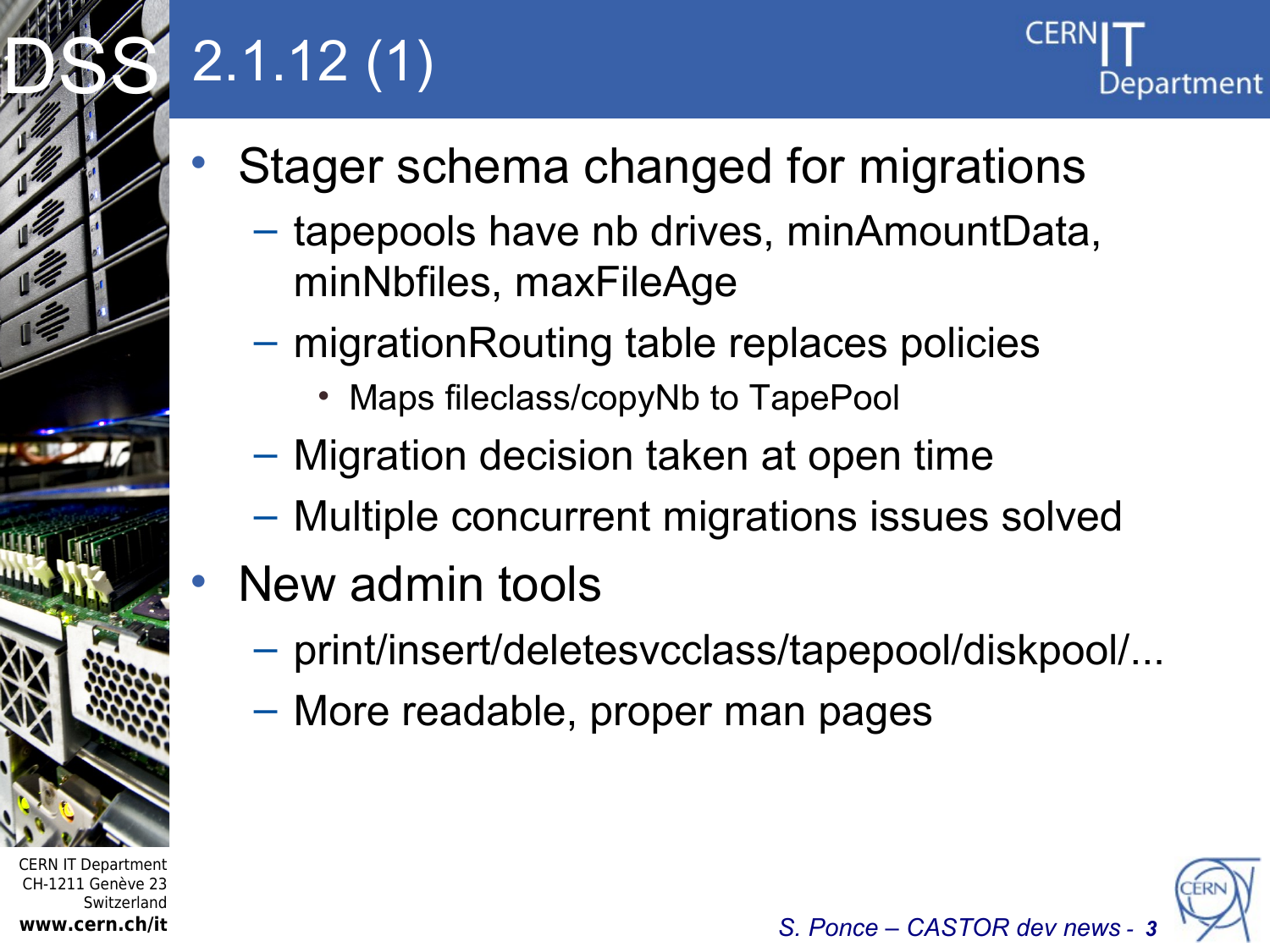## 2.1.12 (2)

- Repack fully rewritten (See Daniele's talk)
	- Simple admin tool
		- no daemon, no DB
		- any stager is a repack instance
	- Much more efficient
		- 20 tapes of 200K files start in 2h
- Id2type has been dropped
	- allows 250 files handling per second now
- Major code cleanup
	- 75K lines of code dropped
		- 8% of total code base



Department



Internet Services of the Services

DSS<sup>S</sup>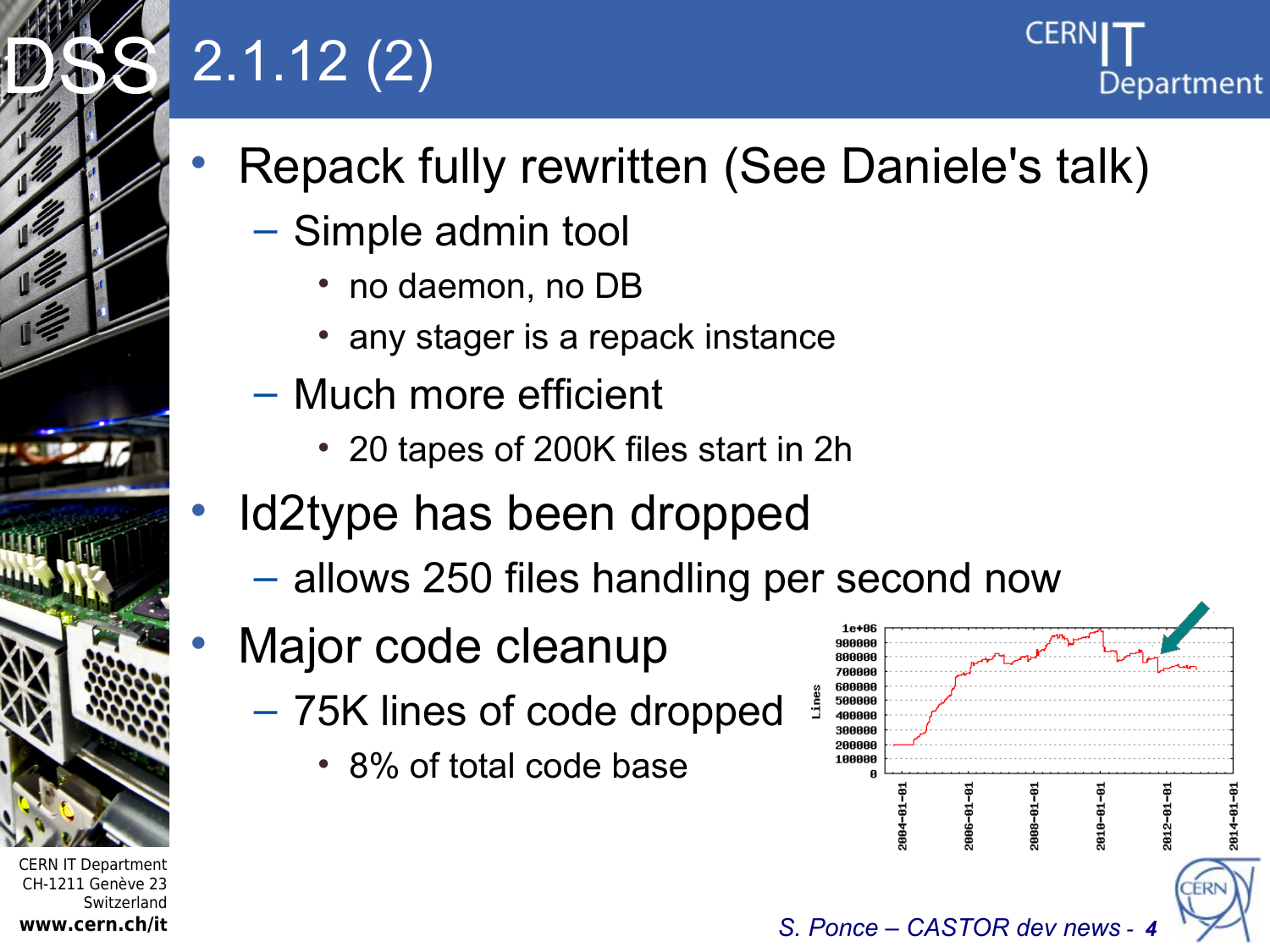

## 2.1.13 overview



- Stager schema changed for recalls
- Secure namespace
- **Monitoring**
- **Miscellaneous** 
	- Logging improvements
	- Bulk interfaces in stager for tapegateway
	- New xroot and gridFTP versions
	- Dynamic configuration
	- LRUPin GC policy
	- SLC6 support

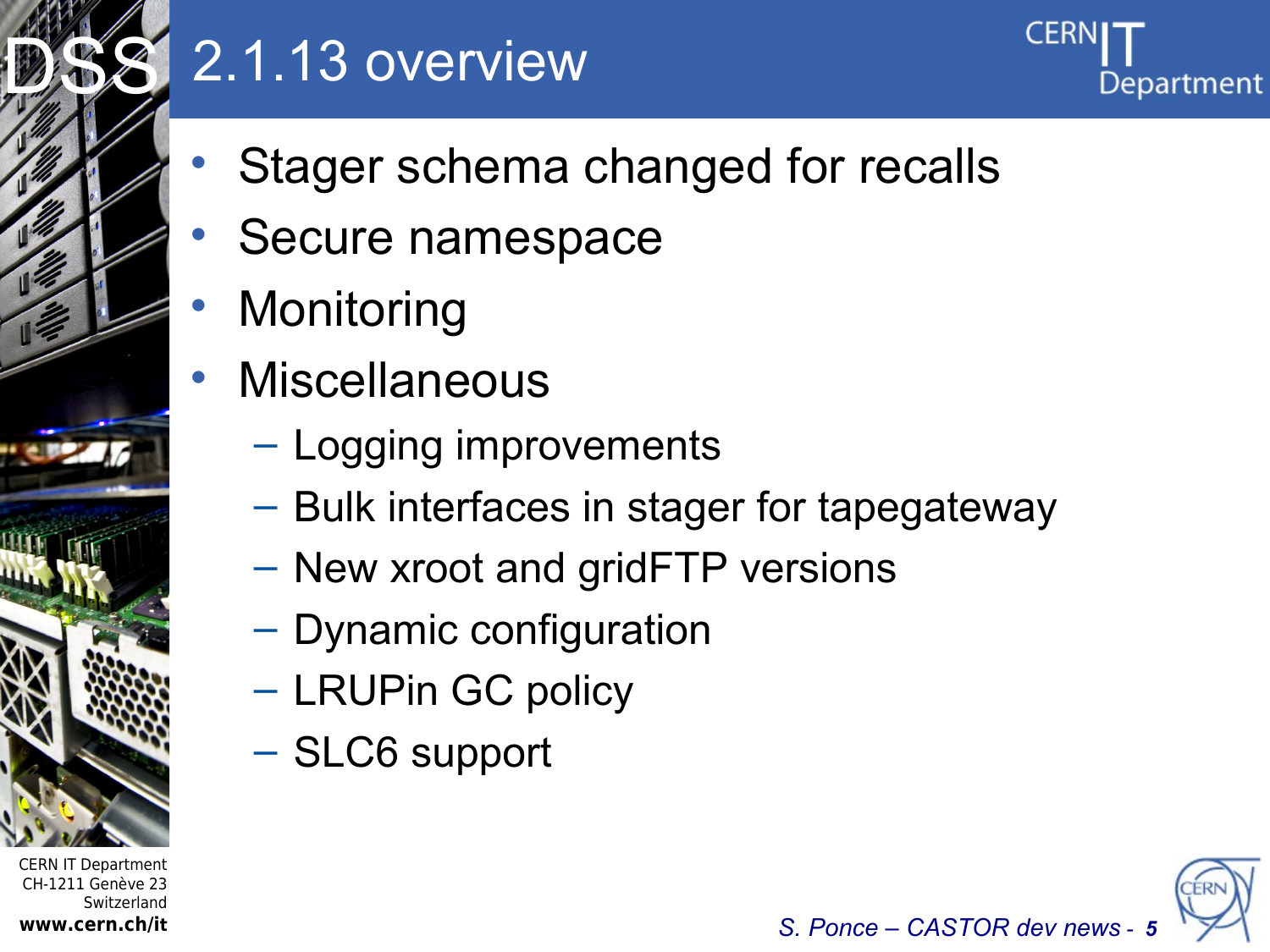## New stager DB schema for tape

- **Main ideas** 
	- Split recall and migrations
	- Have clear entities for mounts and jobs
		- Recall/MigrationJob/Mount
	- Have a way to limit nb drives used
		- By tapepool for migrations
		- By recallGroup for recall
	- Simplify complex policies
		- Replaced by simple DB job
		- Decision to mount taken on couple of numbers
			- MinAmountData, minNbFiles, maxAge
		- Simplified migration routing
			- Based on fileClass and copyNb only



Department

CERN IT Department CH-1211 Genève 23 Switzerland **www.cern.ch/it**

Internet Services of the Services

DSS<sup>S</sup>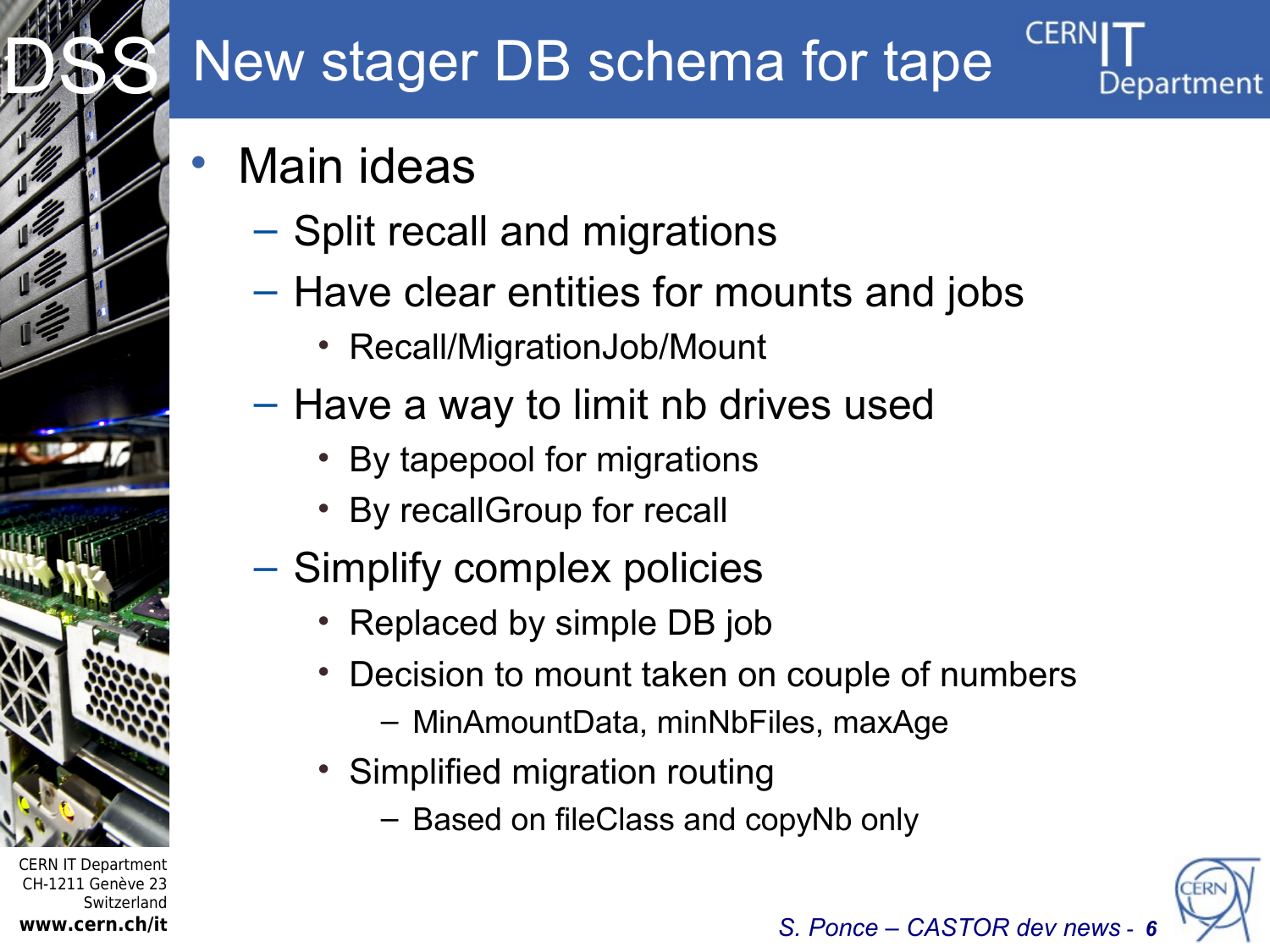## New stager DB schema for tape

 $\frac{1}{2}$ 

**HITH** 

**CERNI** Department

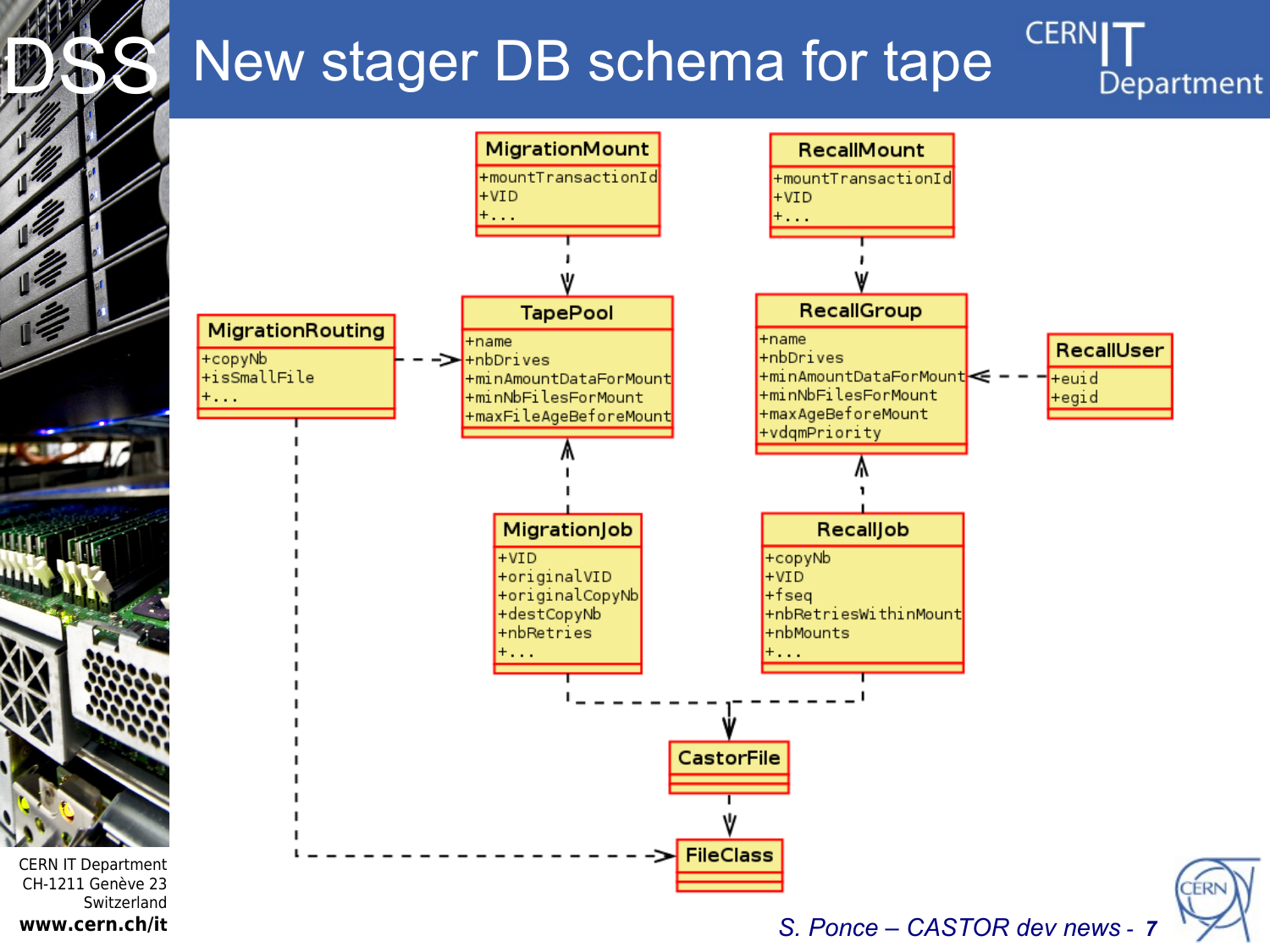

## New tools



| [root@c2cmssrv401 ~]# printmigrationroute |   |                              |                  |                            |                           |  |  |  |  |  |  |  |
|-------------------------------------------|---|------------------------------|------------------|----------------------------|---------------------------|--|--|--|--|--|--|--|
|                                           |   | FILECLASS COPYNB ISSMALLFILE |                  | <b>TAPEPOOL LASTEDITOR</b> | <b>LASTEDITION</b>        |  |  |  |  |  |  |  |
|                                           |   |                              |                  |                            |                           |  |  |  |  |  |  |  |
| c3 copy                                   |   |                              | cms user         |                            | root 12-Mar-2012 11:08:35 |  |  |  |  |  |  |  |
| ems                                       | 1 |                              | - cmsfamily newl |                            | root 12-Mar-2012 11:05:10 |  |  |  |  |  |  |  |
| cms production                            | 1 |                              | cms prod 08      |                            | root 12-Mar-2012 11:05:10 |  |  |  |  |  |  |  |
| cms raw                                   |   |                              | cms raw 08       |                            | root 12-Mar-2012 11:05:10 |  |  |  |  |  |  |  |
| cms streamer                              | 1 | I                            | cms stream 08    |                            | root 12-Mar-2012 11:05:10 |  |  |  |  |  |  |  |
| cms temp                                  |   | I                            | cms testdata     |                            | root 12-Mar-2012 11:05:11 |  |  |  |  |  |  |  |
| cms test                                  |   | l                            | - 07<br>cms csa  |                            | root 12-Mar-2012 11:05:11 |  |  |  |  |  |  |  |
| cms user                                  |   |                              | cms user         |                            | root 12-Mar-2012 11:08:55 |  |  |  |  |  |  |  |
|                                           |   |                              |                  |                            |                           |  |  |  |  |  |  |  |

|            |    | [root@c2cmssrv401 ~]# printrecallgroup<br>NAME NBDRIVES MINAMOUNTDATA MINNBFILES MAXFILEAGE VDOMPRIORITY |      |      |                  | <b>ID LASTEDITOR</b> | <b>LASTEDITION</b>           |
|------------|----|----------------------------------------------------------------------------------------------------------|------|------|------------------|----------------------|------------------------------|
| default    | 20 | 10GiB                                                                                                    | 10   | 4 h  | 0 23575325766    |                      | gcancio 12-Nov-2012 08:02:55 |
| Vip        | 40 | 100GiB                                                                                                   | 1000 | 10mm | 100 23575331556  |                      | root 08-0ct-2012 16:30:57    |
| limmediate | 5  | 1 R                                                                                                      |      | - 5  | 1000 23983267548 |                      | root 01-Nov-2012 18:27:07    |



S. Ponce - CASTOR dev news - 8

**CERN IT Department** CH-1211 Genève 23 Switzerland www.cern.ch/it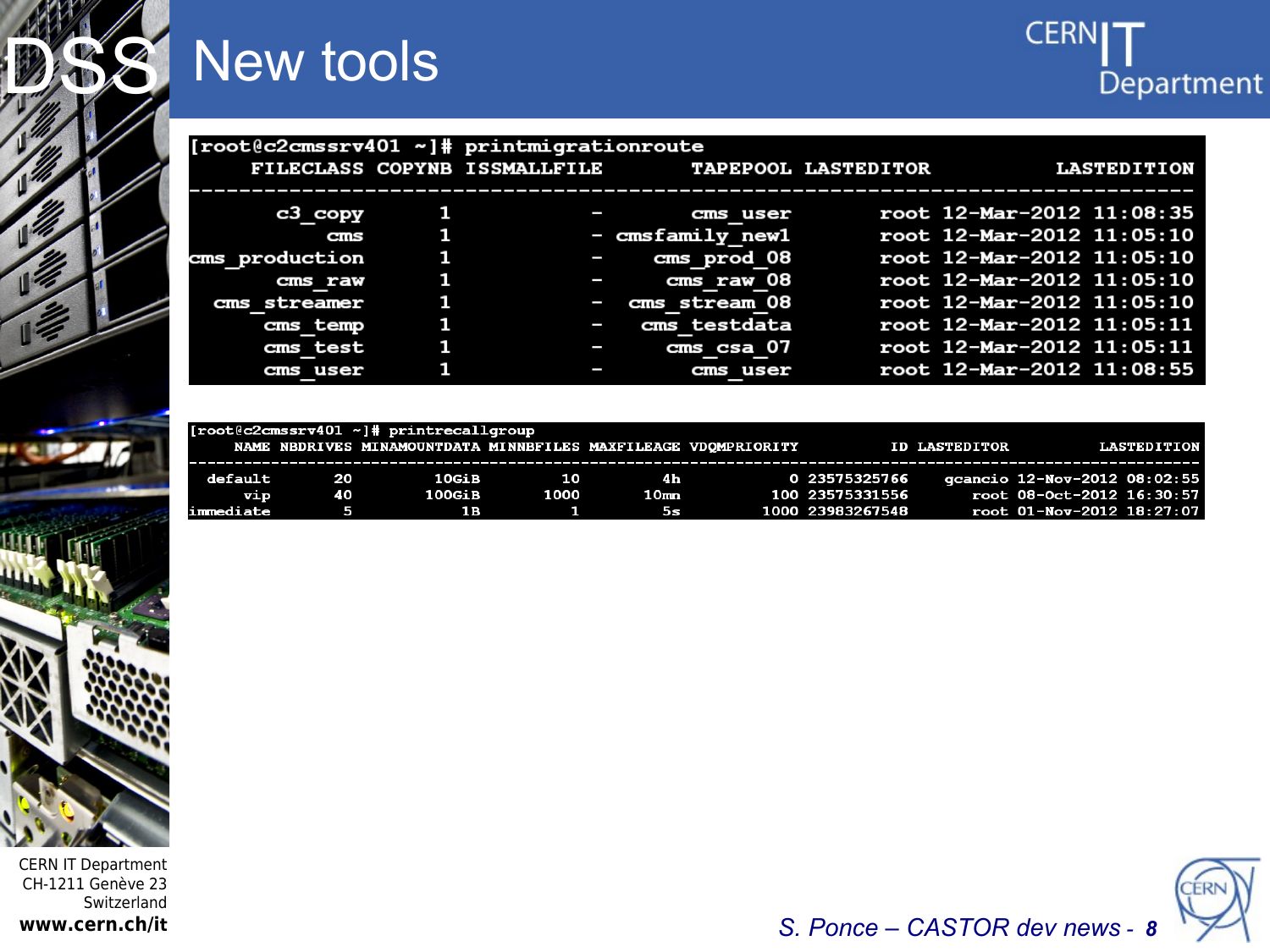

## Nameserver security



- Nameserver can be started in secure mode
	- Requires kerberos authentication
	- Runs on separate port
- Clients are "backward-compatible"
	- They try to go secure
	- If it fails, they try unsecure mode
- A white list exists for old clients
	- Used for some data taking
	- "local" nameservers of the stagers
		- Should now be made 100% local
			- i.e. should only accept connections from localhost



CERN IT Department CH-1211 Genève 23 Switzerland **www.cern.ch/it**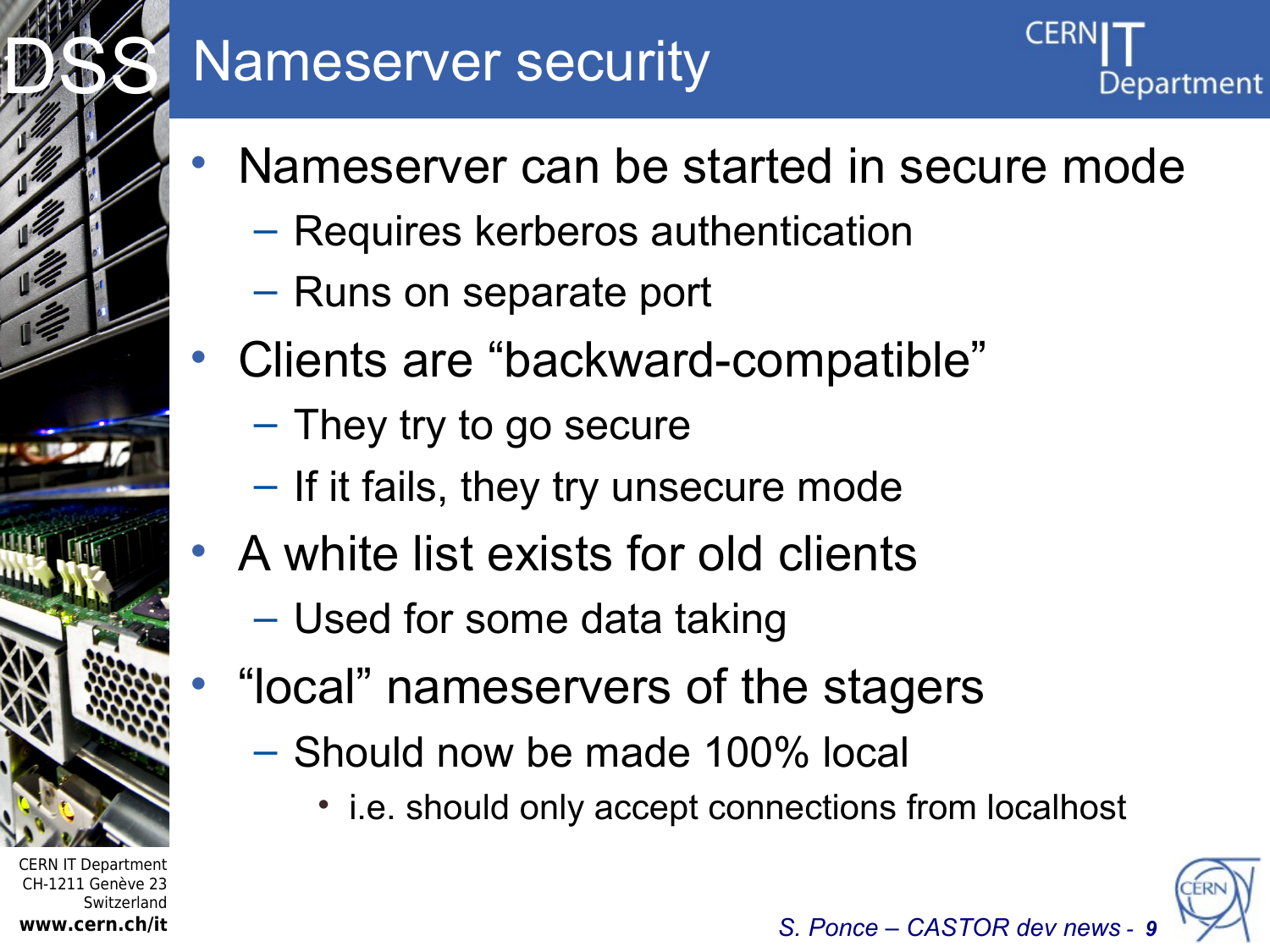# Internet Services of the Services DSS<sup>S</sup>

CERN IT Department CH-1211 Genève 23 Switzerland **www.cern.ch/it**

## Nameserver security

- Nameserver can be started in secure mode
	- Requires kerberos authentication
	- Runs on separate port
- Clients are "backward-compatible"
	- They try to go secure
	- If it fails, they try unsecure mode
- A white list exists for old clients
	- Used for some data taking
	- "local" nameservers of the stagers
		- Should now be made 100% local
			- i.e. should only accept connections from localhost

*S. Ponce – CASTOR dev news - 10* More details coming on Friday by Andrea

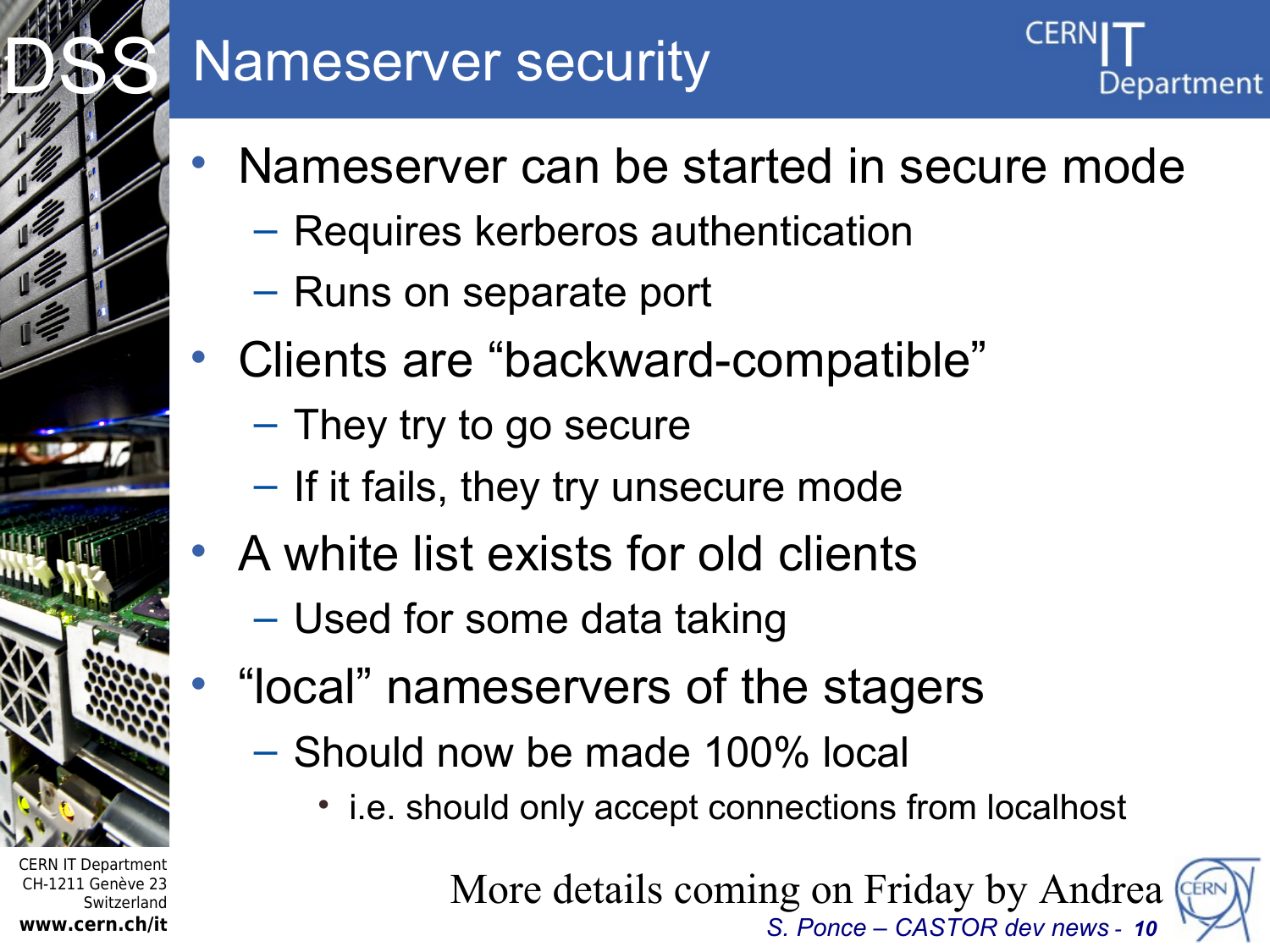

CH-1211 Genève 23

**www.cern.ch/it**

**Switzerland** 

## New monitoring

**Main ideas** 

- Work on the flow of log
	- Rather than greping/selecting afterward
- Use a bus approach and have several producers/consumers of logs
	- And provide common producers/consumers
		- producers from CASTOR log files
		- consumers for "cockpit" plots
- Have easy to define metrics
	- Handle by a metric analysis engine
	- Computed online on the flow of logs
- Provide up to date user interface
	- The cockpit

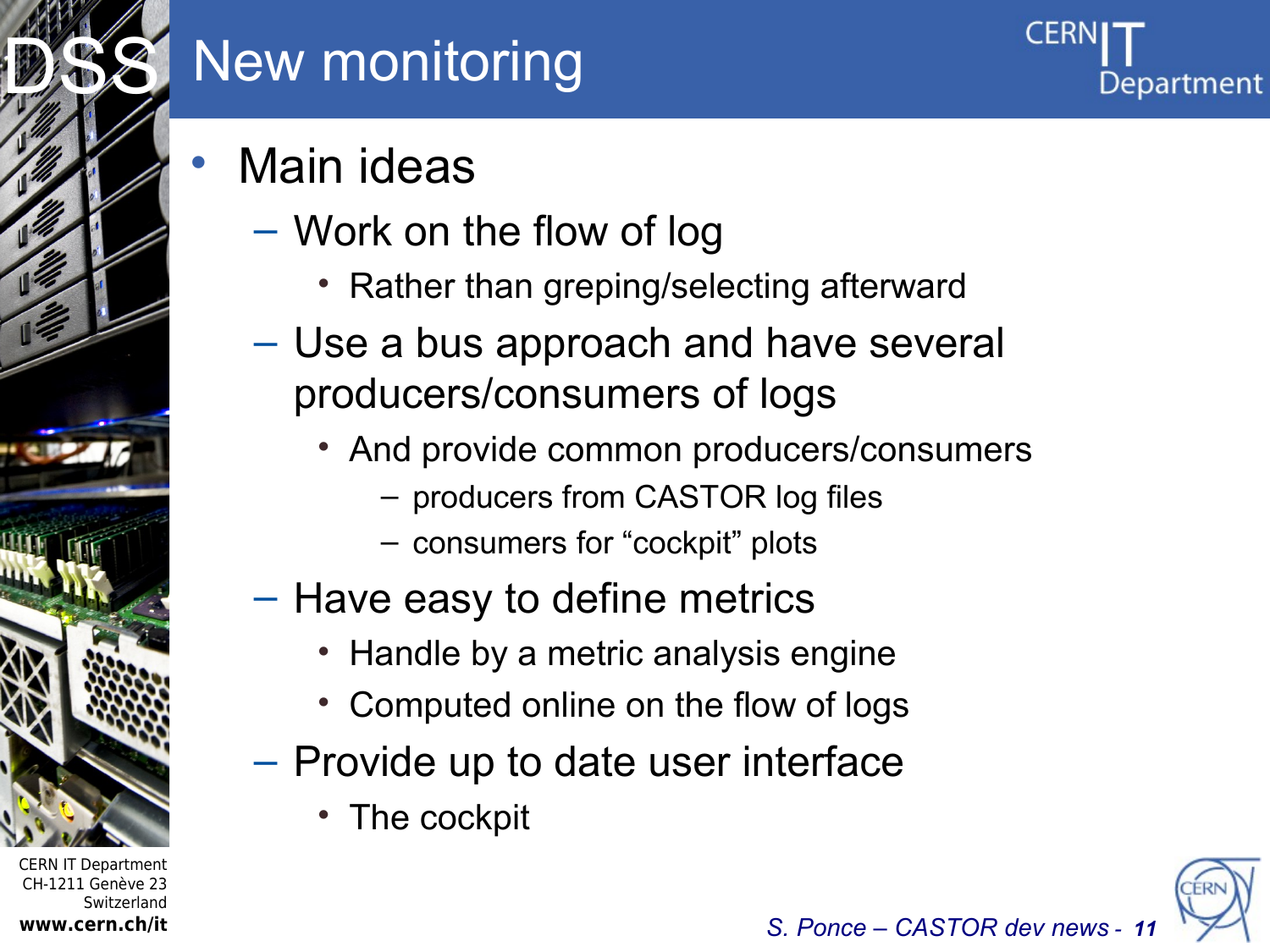

CERN IT Department CH-1211 Genève 23

**www.cern.ch/it**

Switzerland

## New monitoring

**CERNI** Department

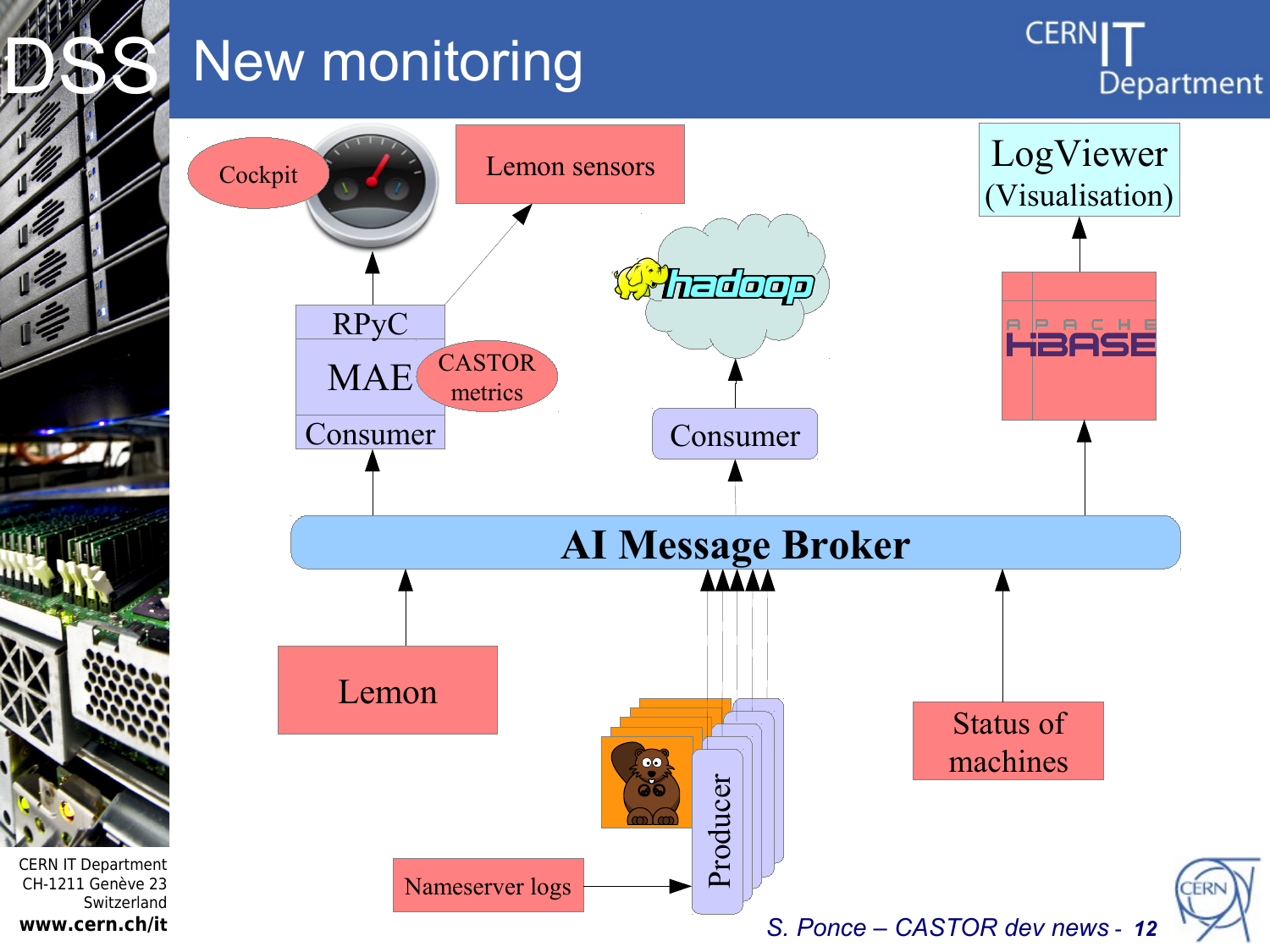## How to display a new metric

## CERI Department

DSS<sup>S</sup>

## • First define the metric

<metric> name: ClientVrsDistribution unit: Hz category: General window: 60 conditions: MSG=="Reply sent to client" and DAEMON=="rhd" groupbykeys: ClientVersion data: CounterHz(COUNT) handle\_unordered: time\_threshold nbins: 1 </metric>



CERN IT Department CH-1211 Genève 23 Switzerland **www.cern.ch/it**

## • Copy it to /etc/mae/metrics

• Enjoy it immediately in the [cockpit](http://c2adm01.cern.ch/)

*S. Ponce – CASTOR dev news - 13* More details coming on Friday by Benjamin

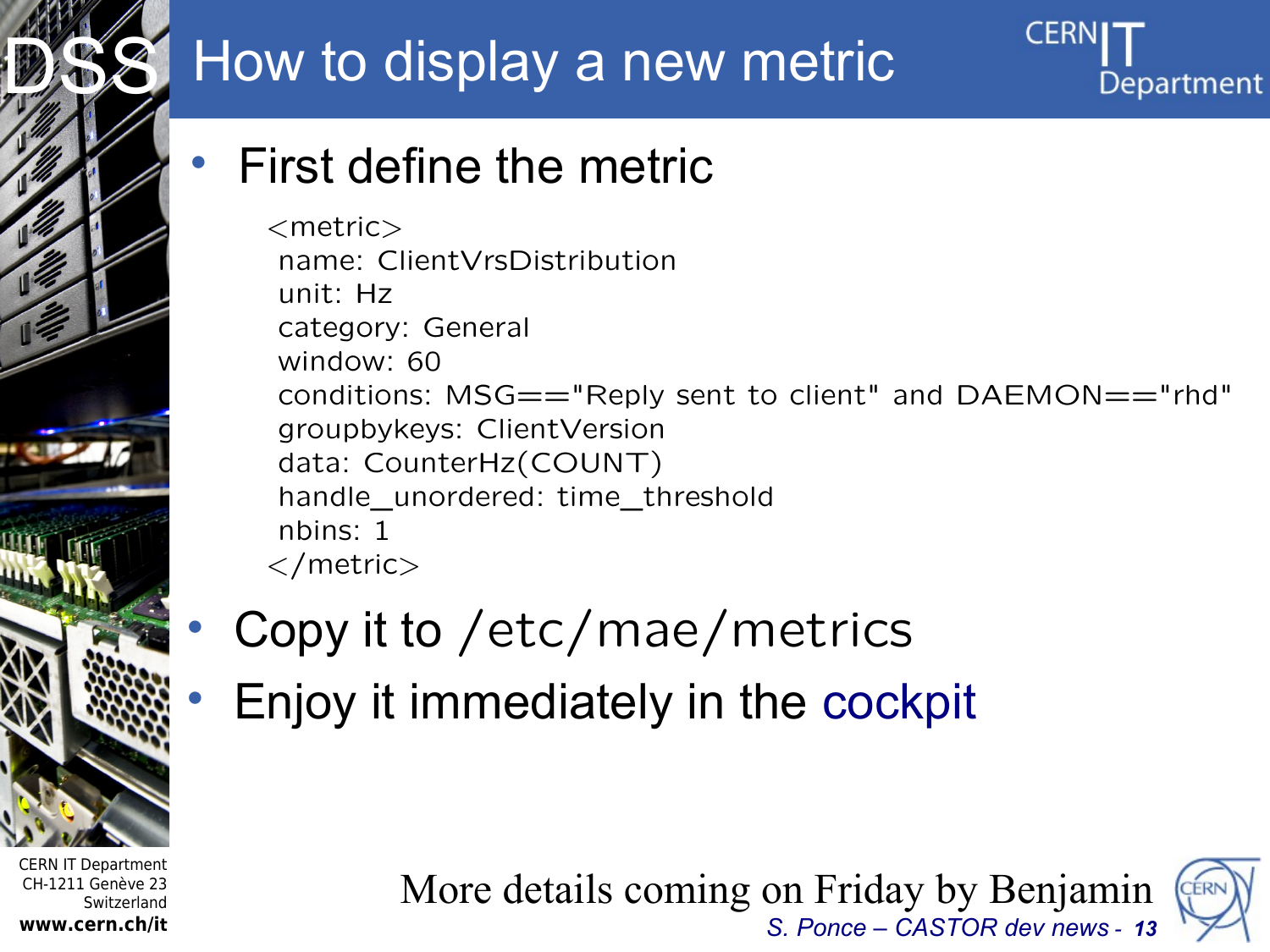

## Miscellaneous (1)

- Logging from DB
	- The PL/SQL code can now easily log
		- e.g. a DB job is logging migration/recall queues
- Bulk interfaces in stager for tapegateway
	- Makes the DB updates more efficient
		- The whole chain is now bulk
- New xroot and gridFTP versions
	- Xroot 3.2
	- GridFTP from EMI
	- Prerequisite for SLC6 support



Department

CERN IT Department CH-1211 Genève 23 Switzerland **www.cern.ch/it**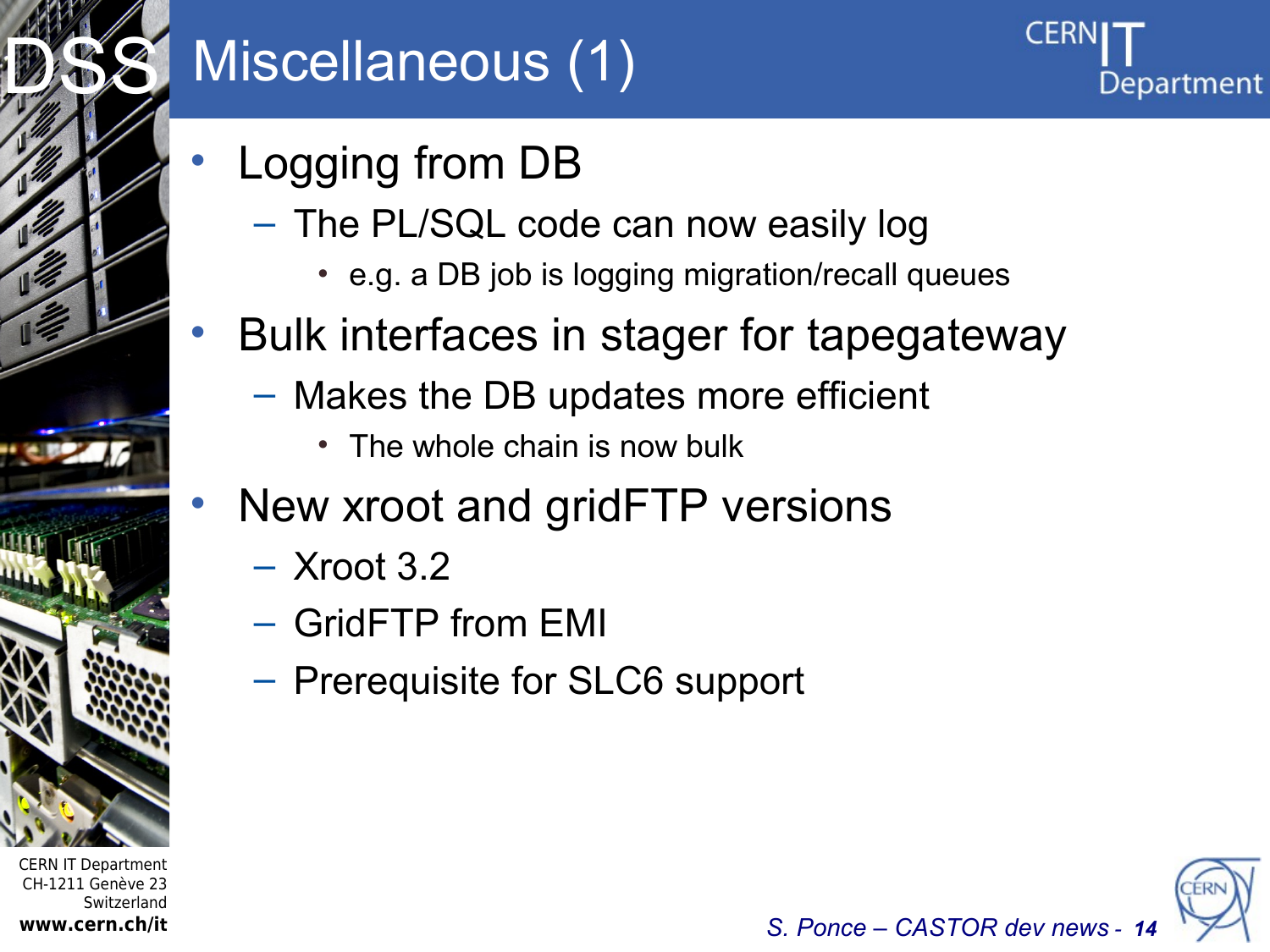

## Miscellaneous (2)



- Dynamic configuration
	- castor.conf is read every 5mn by default
	- so restart of daemons are not needed anymore
		- But some daemons still cache parameters
- New LRUPin GC policy
	- Least Recently Used
	- But taking setFileGcWeight into account
		- up to 1 month
- SLC6 support
	- Code is ready and tested
	- RPMs are provided for 2.1.13-6
	- Issues with default SLC6 rsyslog
		- Work around should come in next release
		- Rsyslog may be fixed (developers contacted)

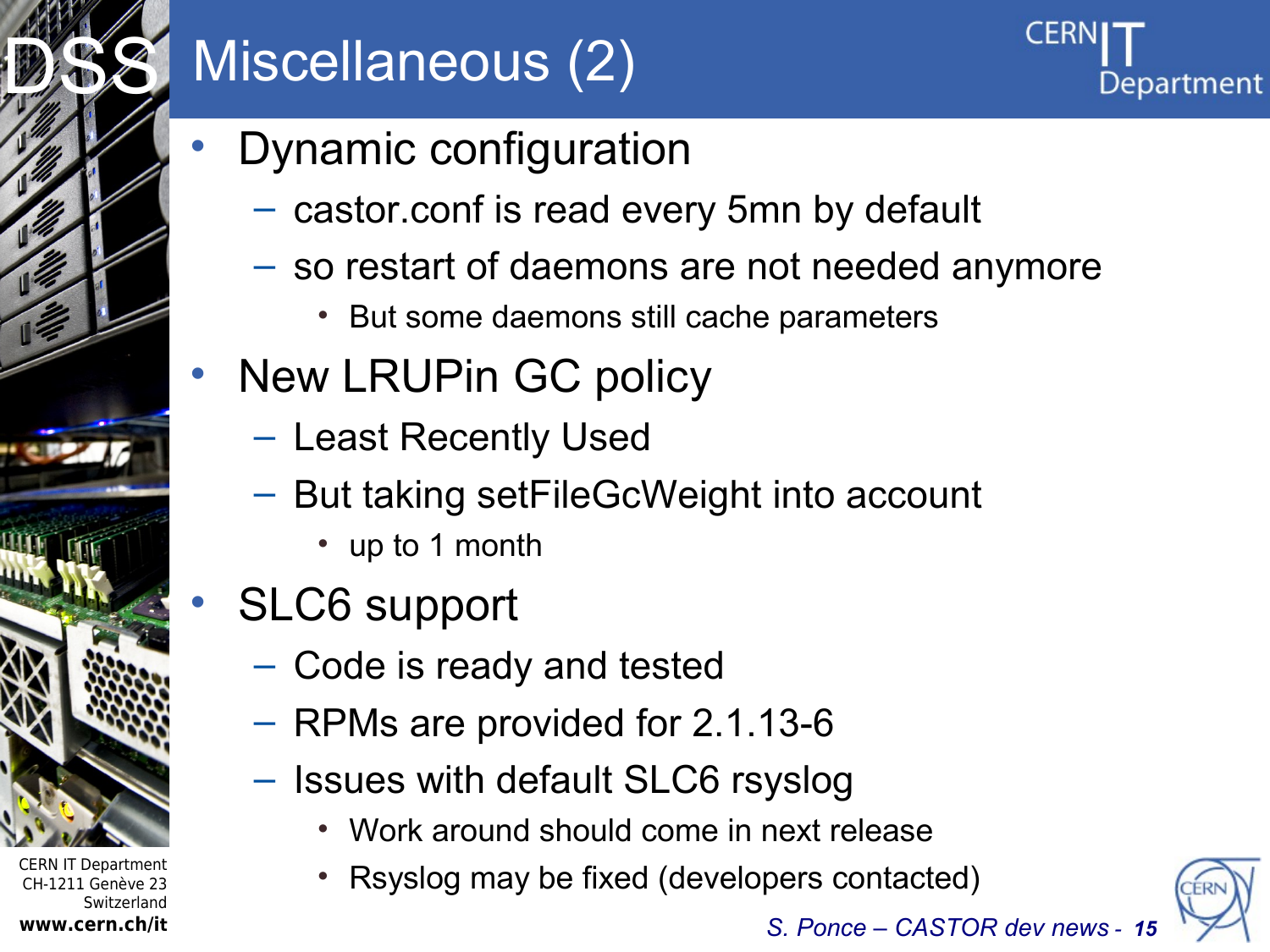## Coming in next version



- Xroot in Tape transfers
	- Migrations and recalls done via xroot
	- Work done by Victor Kotlyar during summer
- Traffic shaping
	- Allow tape streams to have precedence
	- Work done by Eric
		- See details in his presentation
	- New DiskServer monitoring
		- a.k.a. drop rmmaster/node and shared mem
		- a.k.a. Tape scheduling
			- Allow to avoid collisions of tape streams on diskservers



CERN IT Department CH-1211 Genève 23 Switzerland **www.cern.ch/it**

Internet Services of the Services

DSS<sup>S</sup>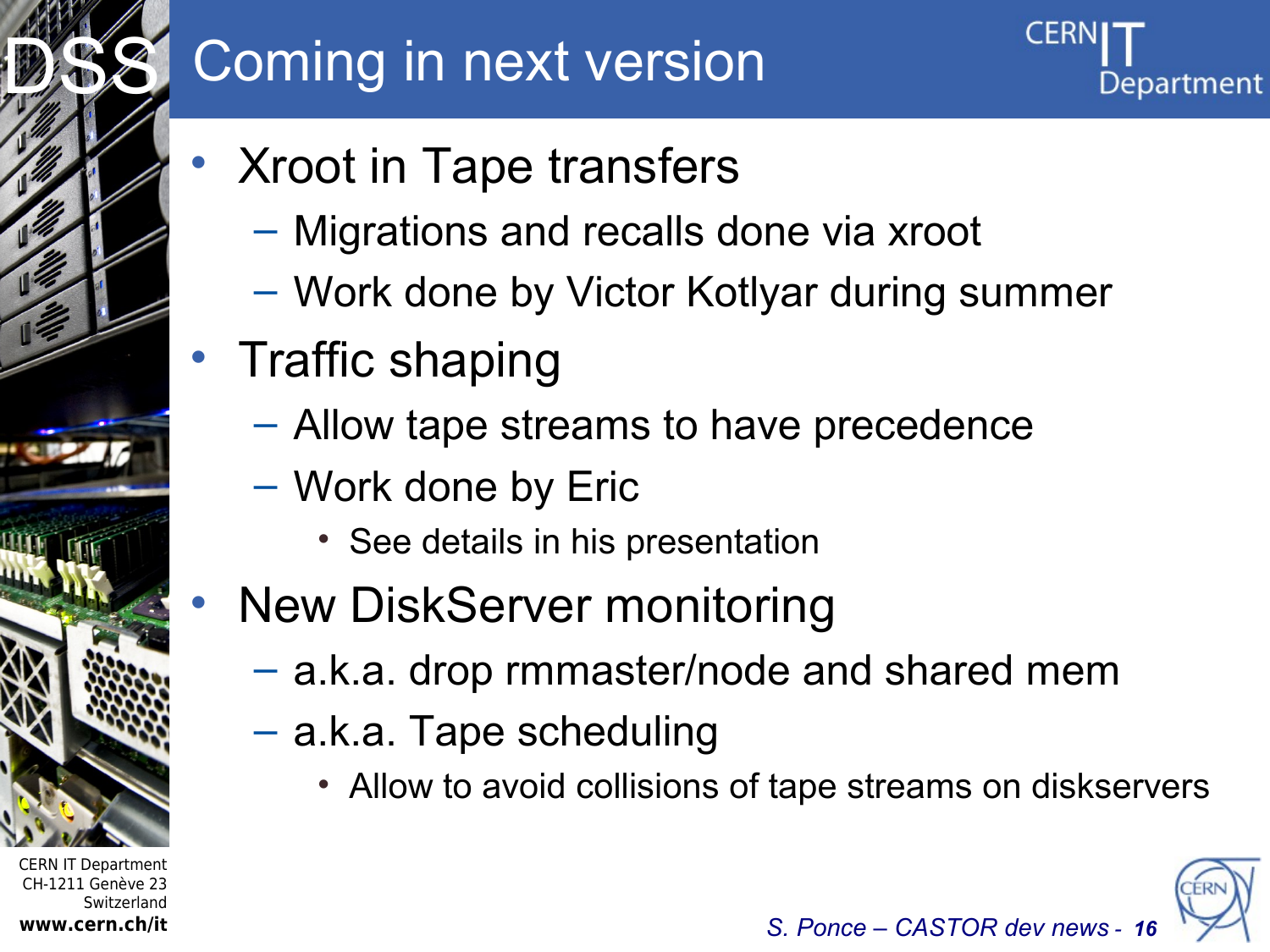

## DiskServer Monitoring

- In practice
	- rmmasterd integrated into transfermanagerd
	- rmnoded integrated into diskmanagerd
	- No more shared memory
		- Single source of information : the stager DB
	- rmAdminNode/rmGetNode/movediskserver gone
		- print/modify/deltediskserver replace them
	- Status fo all streams of all filesystems available for tape scheduling within 1s
		- To be used by recalls' and migrations' scheduling



CERN IT Department CH-1211 Genève 23 Switzerland **www.cern.ch/it**